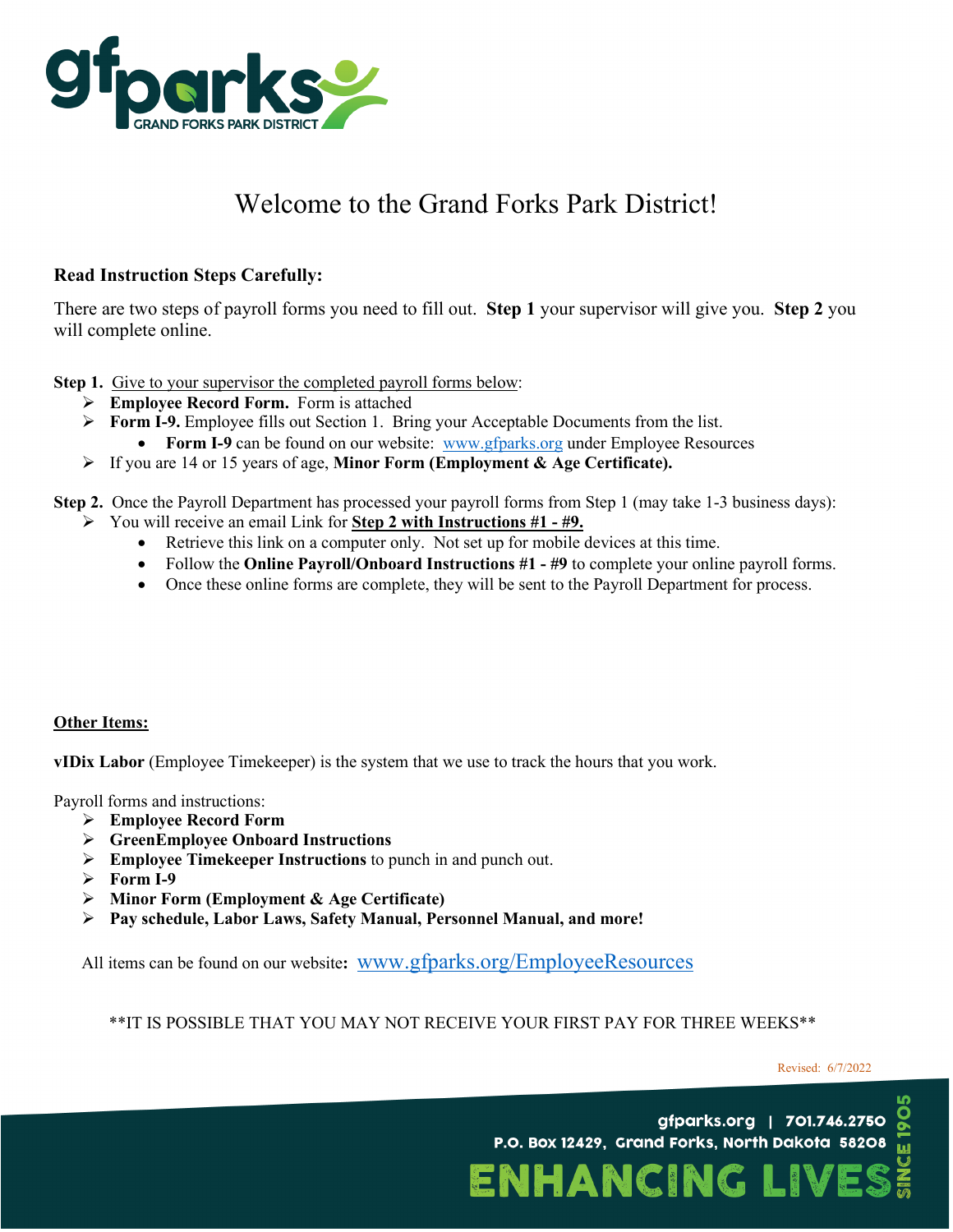

# EMPLOYEE RECORD FORM

| <b>Position:</b>                                |                                                                                                                                                                                                                     |               |                                                                           |
|-------------------------------------------------|---------------------------------------------------------------------------------------------------------------------------------------------------------------------------------------------------------------------|---------------|---------------------------------------------------------------------------|
| <b>Full Name:</b>                               |                                                                                                                                                                                                                     |               | Age:                                                                      |
| <b>Cell Phone: (</b>                            |                                                                                                                                                                                                                     | Email:        |                                                                           |
| In case of emergency notify<br>Name:            | <b>Relationship:</b>                                                                                                                                                                                                |               | Phone: (<br>$\lambda$                                                     |
|                                                 | Have you ever worked for the Grand Forks Park District before?                                                                                                                                                      |               | $\sqcup$ YES<br>$\Box$ No                                                 |
| <b>Position Held:</b>                           | When:                                                                                                                                                                                                               |               |                                                                           |
| Check box if:                                   | YES, I am 14 or 15 years of age. I have attached a completed Minor Form.                                                                                                                                            |               |                                                                           |
|                                                 | <b>Step 2</b> link with instructions $#1 - #9$ will be emailed to you.<br>Remember to check your email!                                                                                                             |               |                                                                           |
| <b>X</b> Signature of Employee:                 |                                                                                                                                                                                                                     |               | Date:                                                                     |
| <b>SUPERVISOR</b>                               |                                                                                                                                                                                                                     |               |                                                                           |
| <b>Job Title/Charge Dept:</b>                   |                                                                                                                                                                                                                     | Pay Rate:     | <b>First day of work Date:</b>                                            |
| X Signature of Supervisor/Manager:              |                                                                                                                                                                                                                     |               | Date:                                                                     |
| X Signature of Executive Director:              |                                                                                                                                                                                                                     |               | Date:                                                                     |
| <b>Payroll Department</b>                       |                                                                                                                                                                                                                     |               |                                                                           |
| 1. Action: Verify paper payroll forms: Form I-9 | Minor                                                                                                                                                                                                               |               |                                                                           |
|                                                 | 2. New employee: Email the New GreenEmployee Payroll link. Link sent                                                                                                                                                |               |                                                                           |
|                                                 | 2. Returning employee: Activate in GP and enter 1 <sup>st</sup> day of work as Adj Hire. Sync<br>In Greenshades, assign employee a New GreenEmployee workflow. Email: gfparks.greenemployee sign in link. Link sent |               |                                                                           |
|                                                 | 3. Once 'Workflow Completed' in Greenshades. 'Review'.                                                                                                                                                              |               | Enter: Dept / Position / Pay Rate                                         |
| *Direct deposit                                 | $FedW-4$<br>$NDW-4$<br>(If only Federal W-4 and no state, default is ND)<br>(If returning employee and already state created, no change)                                                                            | <sub>or</sub> | Form NDW-R and MNW-4<br>(If Form NDW-R only, then ND is exempt and no MN) |
|                                                 | *Background date submit_________ & pass _______. ND Child Support_______.<br>*Enter Background date in GP. Verify Adj Hire Date for Timekeeper.                                                                     |               |                                                                           |
|                                                 | Greenshades: Direct Deposit, W-4, Background, Safety Personnel, Designated Medical, ACA                                                                                                                             |               | Revised 6/7/2022                                                          |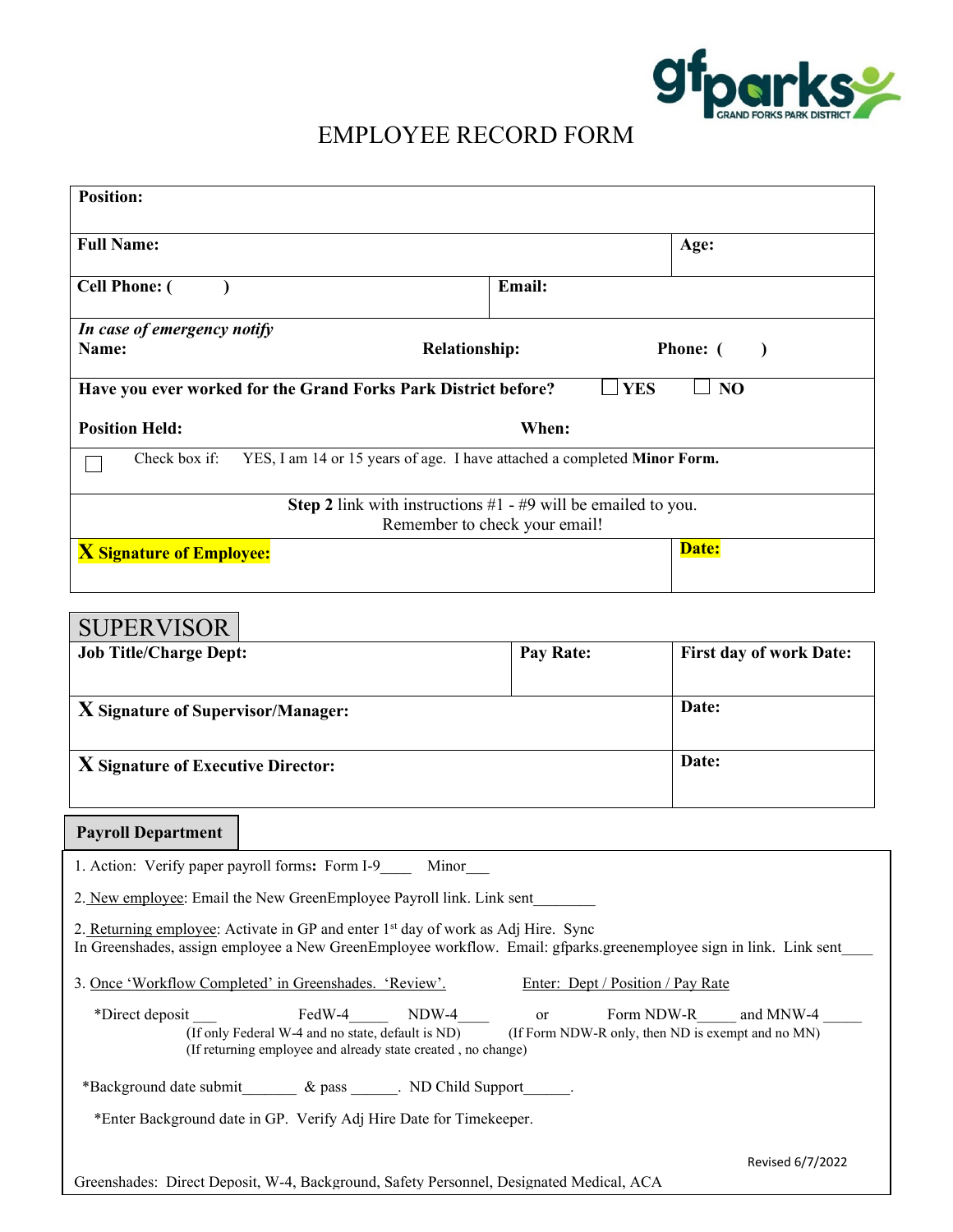## Online Payroll/Onboard Instructions – Step 2

Greenshades/GreenEmployee is the system that we use for payroll forms and HR documents. Once you have retrived your Step 2 link from a computer:

#### **New Employee Instructions:**

- Enter Email and password.
- GreenEmployee will then send you a verification email to verify your email.
- Inside this new verification email, Click the link '**Continue GreenEmployee Account Setup.**
- Provide basic information to continue.
- Follow below instructions #1-#9.

#### **Returning Employee Instructions** (have worked here after 2015):

- Log In or Create an Account.
- Follow below instructions #1-#9.

#### **#1. Notification Setup:**

• Don't change anything on this page. Keep the defaults as is. Next.

#### **#2. Profile Setup:**

- Enter Middle Name, Gender Type, and Ethnic Origin. Submit/Next.
- Enter Cell Phone and Email. Submit/Next.
- Add any contacts if needed. Submit/Next.

#### **#3. Direct Deposit Setup:**

- Add New Account
- Enter Routing Number, Account Number, Type, How much.
- Upload any of the following that shows proof from your bank of your Routing Number and Account Number. **Ex: photo of voided check, screenshot of banking app information, bank letter.**

#### **#4. W-4 Setup: –** Federal W-4 and State W-4"

- Select 'Show me the Federal W-4 form…'
- Complete Federal W-4 Form and Submit.
- Next, select **North Dakota W-4**. **This step gets missed a lot.**
	- This W-4 will look identical as the Federal W-4
	- Only it'll say **'Use for North Dakota'** on the top.
- Fill out form and submit.
- Select<sup>'</sup>I'm finished completing withholding forms'.

#### **#5. Background Check, Summary, Instructions**

• Fill out all boxes. Type in Signature as it appears. Sign & Continue.

#### **#6. Safety & Personnel Form**

- Type signature, type name, date. Type in Signature as it appears. Sign & Continue.
- **#7. Designated Medical Provider**
	- Type signature, type name, date. Enter in provider if needed. Type in Signature as it appears. Sign & Continue.

#### **#8. ACA Federal Health & Reform notice**

• Read. Complete & Continue.

#### **#9. W-2 & 1095-C Preference/Consent**

• Type code in 2. Select how to receive W-2. Complete & Continue.

Once these steps are complete, you will be redirected to your Dashboard in GreenEmployee. Your online payroll forms have been sent to the Payroll Department to be processed.

• Select Form **North Dakota NDW-R** and complete.

• Select 'Additional Forms Available' and select **Minnesota W-4MN**.

\*\*Steps for Minnesota residents wanting Minnesota taxes withheld.

• Do not select North Dakota W-4

• Complete Form. If these 2 forms are not completed, ND taxes will be withheld.